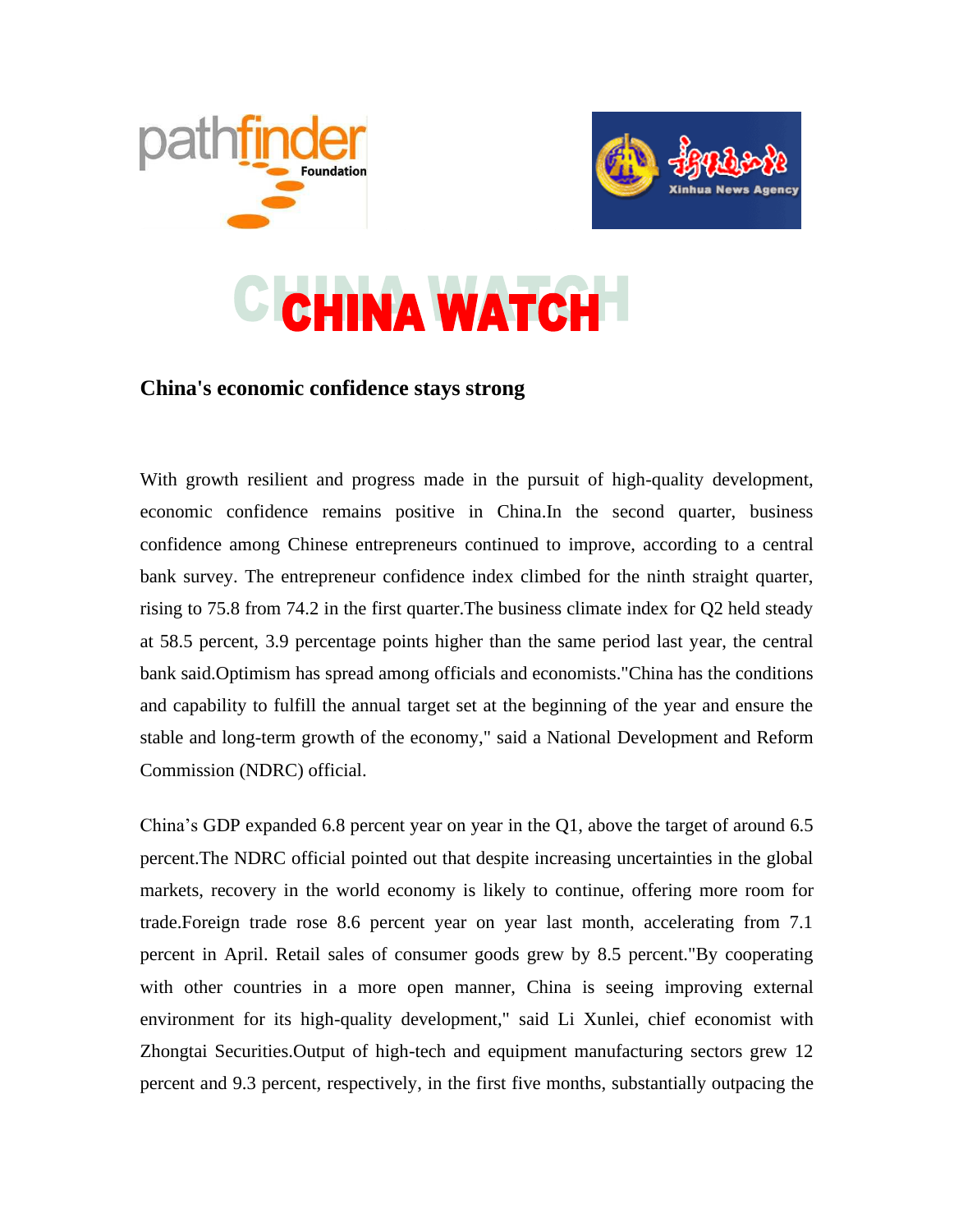6.9 percent growth in overall industrial output.The head of the department of industrial statistics of the National Bureau of Statistics, said the fact that high-tech industries make up a larger share of total industrial output is a sign of more favorable conditions.

Along with a stable economy, unemployment in urban areas declined to 4.8 percent in May, down 0.1 percentage points from April and 0.1 percentage points lower than last May.Earlier this month, the World Bank upgraded its forecast for China's economic growth in 2018 to 6.5 percent, 0.1 percentage points higher than its January forecast.The World Bank's latest China Economic Update said that economic activity had remained resilient, and new economy sectors are now more prominent sources of growth."The Chinese economy is performing well and reforms are making good progress," said David Lipton, first deputy managing director of the International Monetary Fund."Given China's record of successful reforms in the past decades, and the authorities' strong commitment and determination, we are confident that China will rebalance to a sustainable growth model," he said upon concluding a visit to China last month.

## **Tech giants tap into AI health care market**

Before 2017, gastroenterologist Cheng Chunsheng had to inspect over 1,000 gastroscopy pictures to search for possible esophageal cancer symptoms, a cancer which appears in the food pipe.However, this painstaking process is no longer needed since the People's Hospital of Nanshan District in Shenzhen where Cheng works introduced "Tencent AIMIS", an AI medical imaging software released in August last year.

"The AI system screens through each report and notifies the doctor if further inspection is needed," said Cheng. The system has significantly boosted his efficiency. A doctor's experience is the most important tool when diagnosing esophageal cancer at an early stage. Cheng said the system, developed by Tencent, would assist younger doctors in making more precise diagnoses.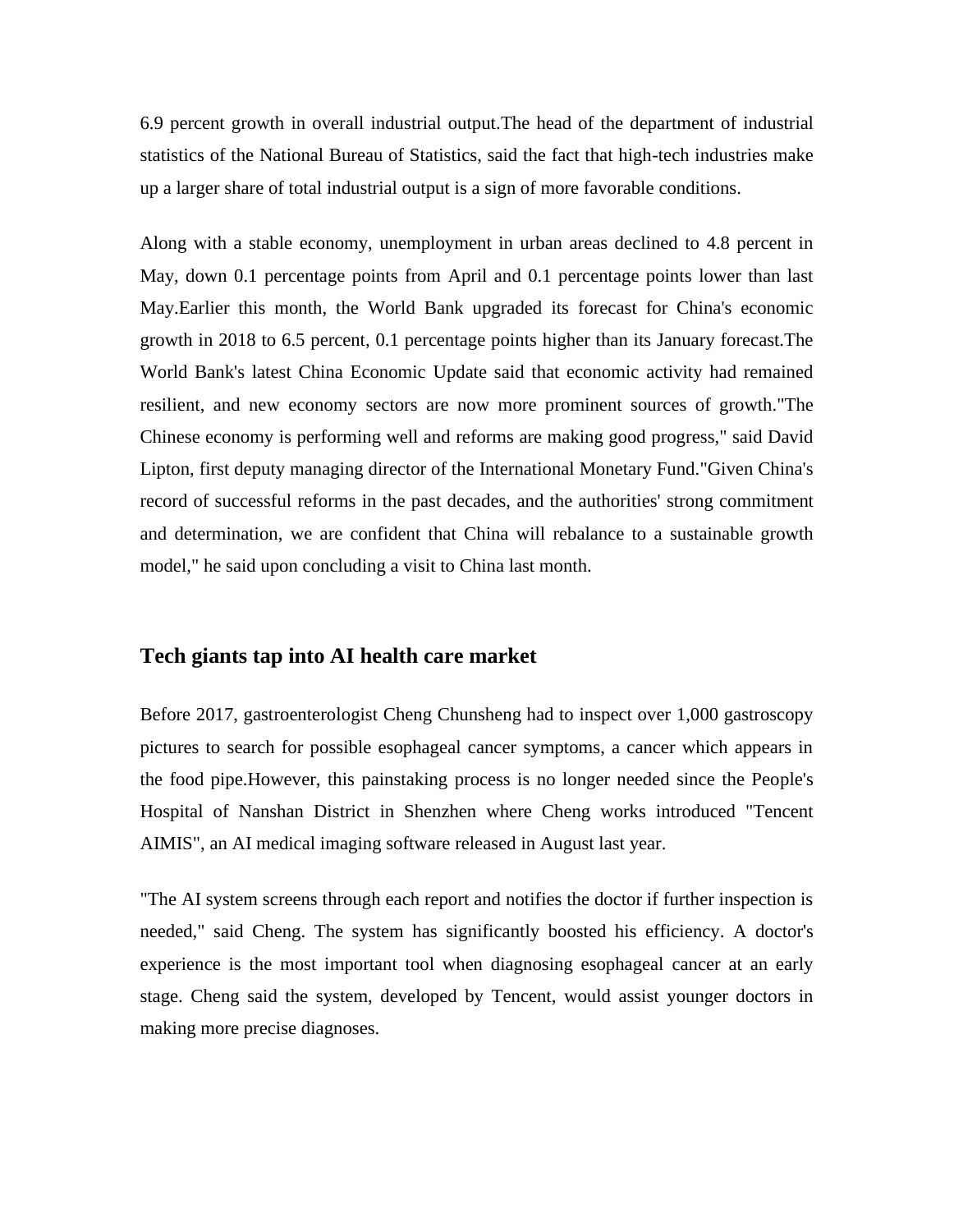"It is often difficult for new doctors to judge whether an erosion or an ulcer is related to cancer. The AI application would recommend younger doctors to discuss the case with an expert instead," he added.Tencent's vice president, said the program has scanned hundreds of thousands of gastroscopy images and is over 90 percent accurate in diagnosing preliminary esophageal cancer."By accumulating mass data, the analysis is expected to become even more reliable," he added.

Tencent AIMIS is now used in more than 100 hospitals across China. The company has also partnered with over 10 hospitals to build AI medical laboratories.It is said that through the AI laboratories, Tencent AIMIS can be used to screen more diseases such as lung nodules, diabetic retinopathy, cervical cancer and breast cancer.Apart from Tencent, other internet corporations are also exploring the AI health care market.

In 2016, Baidu launched Melody the Medical Assistant, an AI-powered chatbot designed to converse with patients and collect data on their conditions to save physicians time.ET medical brain, an AI health care system produced by Alibaba, can aid doctors in medical imaging, drug development and health management.China's State Council issued a guideline in April to promote health services using internet technologies.

The guidelines on "Internet Plus Health care" say internet technologies should be used to offer medical and public health services, promote family doctor practices, improve drug supply and medical bill payments, and provide medical education.According to a 2017 industry report released by VCBeat Research, more than 80 companies are working on AI for the Chinese health market by developing products such as medical imaging devices, AI to analyze patients' clinical history and chatbots.

Luo Xudong, head of People's Hospital of Nanshan District in Shenzhen, said the advancement of AI-assisted healthcare can help alleviate the problem of inadequate and imbalanced medical resource allocation in China."AI-powered medical products support remote medical consultation and training. Through an application, villagers in remote areas can also enjoy similar quality services as those urban residents," Luo said.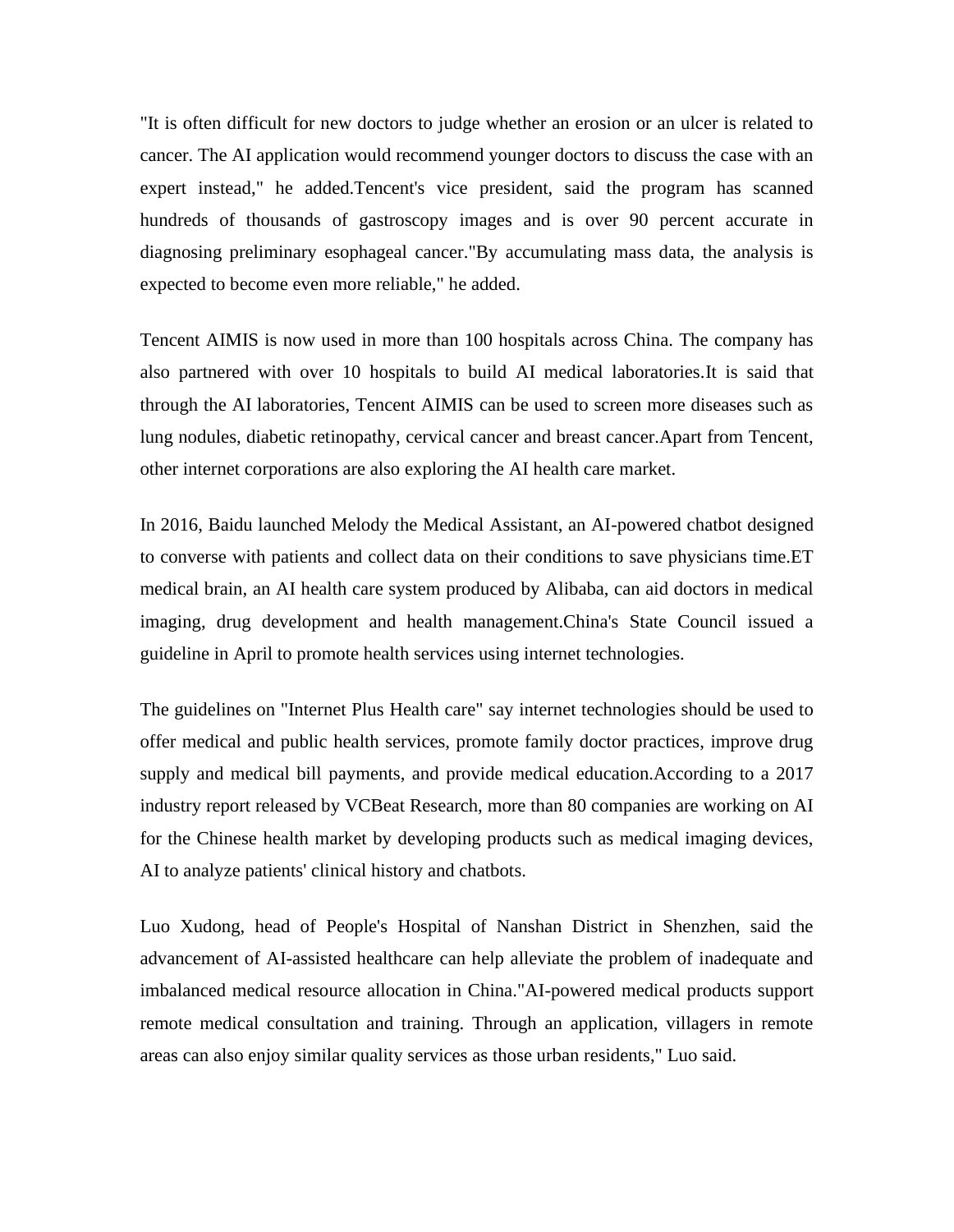Chang Jia, who manages Tencent's "internet plus" healthcare center, said that a small error in the medical field could be a matter of life or death."The industry still positions AI as an assistant to the doctors. On one hand, medicine is a mix of humanities, ethics and science, and there are no easy answers; on the other hand, AI-based medical technologies remain in a fledging state and still need time to learn before they mature," he said.

## I**BM's Summit becomes world's fastest supercomputer beating China's Sunway TaihuLight**

IBM's supercomputer Summit overtook China's Sunway TaihuLight to become the world's fastest supercomputer, according to a biannual ranking of the world's 500 fastest supercomputers, or the Top500, published Monday.Summit, recently unveiled at the U.S. Department of Energy's Oak Ridge National Laboratory in Tennessee State, captured the number one spot with a performance of 122.3 petaflops on high-Performance linpack (HPL), the benchmark used to rank the Top500 list, the statement said.

Shan Hongzhang, a computer scientist at the Lawrence Berkeley National Laboratory, told Xinhua that the structure of Summit potentially reduced the traditional performance overhead of transferring data between the central processing unit and graphics processing unit.Summit is designed for research in energy, advanced materials and artificial intelligence (AI).Sunway TaihuLight, developed by China's National Research Center of Parallel Computer Engineering and Technology and installed at the National Supercomputing Center in Jiangsu Province, ranked number two after leading the list for the past two years.

China's Tianhe-2A, developed by the National University of Defense Technology and installed at the National Supercomputer Center in Guangzhou,moved down two notches